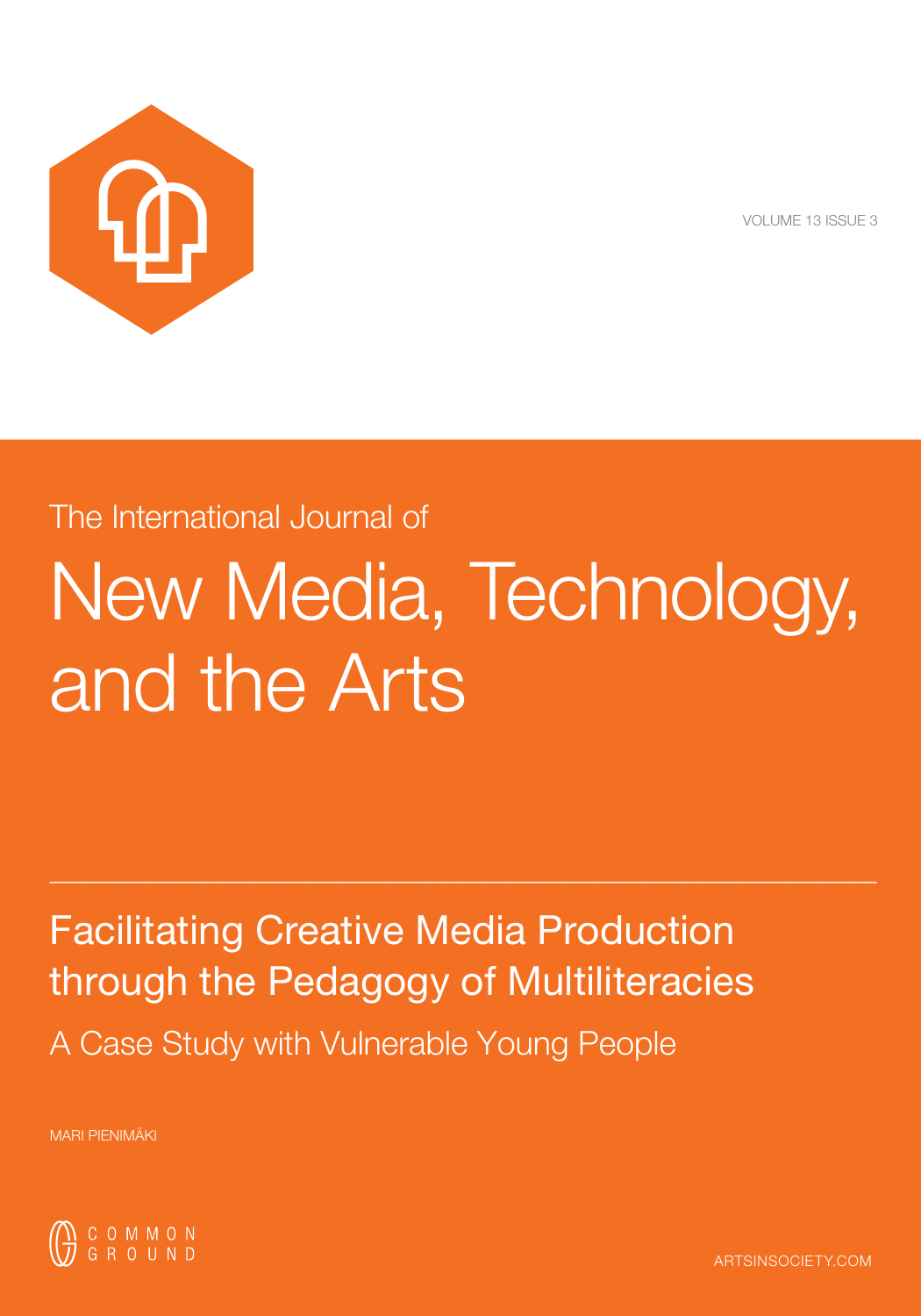#### **THE INTERNATIONAL JOURNAL OF NEW MEDIA, TECHNOLOGY AND THE ARTS**  http://artsinsociety.com

ISSN: 2326-9987 (Print) ISSN: 2327-1787 (Online) http://doi.org/10.18848/2326-9987/CGP (Journal)

First published by Common Ground Research Networks in 2018 University of Illinois Research Park [2001 South First Street,](http://www.artsinsociety.com/) Suite 202 Champaign, IL 61820 USA  $Ph: +1.217.328.0405$ [http://cgnetworks.org](http://doi.org/10.18848/2326-9987/CGP)

*The International Journal of New Media, Technology and the Arts*  is a peer-reviewed, scholarly journal.

## **COPYRIGHT**

© 2018 (individual papers), the author(s) © 2018 [\(selection and](http://cgnetworks.org/) editorial matter) Common Ground Research Networks



#### Some Rights Reserved.

Public Licensed Material: Available under the terms and conditions of the Creative Commons Attribution-NonCommercial-NoDerivatives 4.0 International Public License (CC BY-NC-ND 4.0). The use of this material is permitted for non-commercial use provided the creator(s) and publisher receive attribution. No derivatives of this version are permitted. Official terms of this public license apply as indicated here: https://creativecommons.org/lice[nses/by-nc-nd/4.0/legalcode](mailto:support@cgnetworks.org)



Common Ground Research Networks, a member of Crossref

#### **EDITOR**

Barbara Formis, University Paris I, France

#### **HEAD OF JOURNAL PRODUCTION**

McCall Macomber, Common Ground Research Networks, USA

#### **EDITORIAL ASSISTANT**

Crystal Lasky Robinson, Common Ground Research Networks, USA

#### **ADVISORY BOARD**

The Arts in Society Research Network recognizes the contribution of many in the evolution of the Research Network. The principal role of the Advisory Board has been, and is, to drive the overall intellectual direction of the Research Network. A full list of members can be found at http://artsinsociety.com/about/advisory-board.

### **PEER REVIEW**

Articles published in *The International Journal of New Media, Technology and the Arts* are peer reviewed using a two-way anonymous peer review model. Reviewers are active participants of The Arts in Society Research Network or a thematically related Research Network. The publisher, editors, reviewers, and authors all agree upon the following standards of expected ethical behavior, which are based on the Committee on Publication Ethics (COPE) Codes of Conduct and Best Practice Guidelines. More information can be found at: http://artsinsociety[.com/journals/model.](http://www.artsinsociety.com/journals/editors) 

## **ARTICLE SUBMISSION**

*The International Journal of New Media, Technology and the Arts*  publishes quarterly (March, June, September, December). Please visi[t http://artsinsociety.com/journals/call-for-papers](http://www.artsinsociety.com/journals/call-for-papers) to find out more about the submission process.

#### **ABSTRACTING AND INDEXING**

For a full list of databases in which this journal is indexed, please visit [http://artsinsociety.com/journals/collection.](http://www.artsinsociety.com/journals/collection)

#### **RESEARCH NETWORK MEMBERSHIP**

Authors in *The International Journal of New Media, Technology and the Arts* are members of The Arts in Society Research Network or a thematically related Research Network. Members receive access to journal content. To find out more, visit [http://artsinsociety.com/about/become-a-member.](http://www.artsinsociety.com/about/become-a-member) 

#### **SUBSCRIPTIONS**

*The International Journal of New Media, Technology and the Arts* is available in electronic and print formats. Subscribe to gain access to content from the current year and the entire backlist. Contact us a[t support@cgnetworks.org.](mailto:support@cgnetworks.org)

## **ORDERING**

Single articles and issues are available from the journal bookstore at https://cgscholar.com/bookstore.

#### **HYBRID OPEN ACCESS**

*The International Journal of New Media, Technology and the Arts*  is Hybrid Open Access, meaning authors can choose to make their articles open access. This allows their work to reach an even wider audience, broadening the dissemination of their research. To find out more, please visi[t http://artsinsociety.com/journals/hybrid-open-access.](http://www.artsinsociety.com/journals/hybrid-open-access)

#### **DISCLAIMER**

The authors, editors, and publisher will not accept any legal responsibility for any errors or omissions that may have been made in this publication. The publisher makes no warranty, express or implied, with respect to the material contained herein.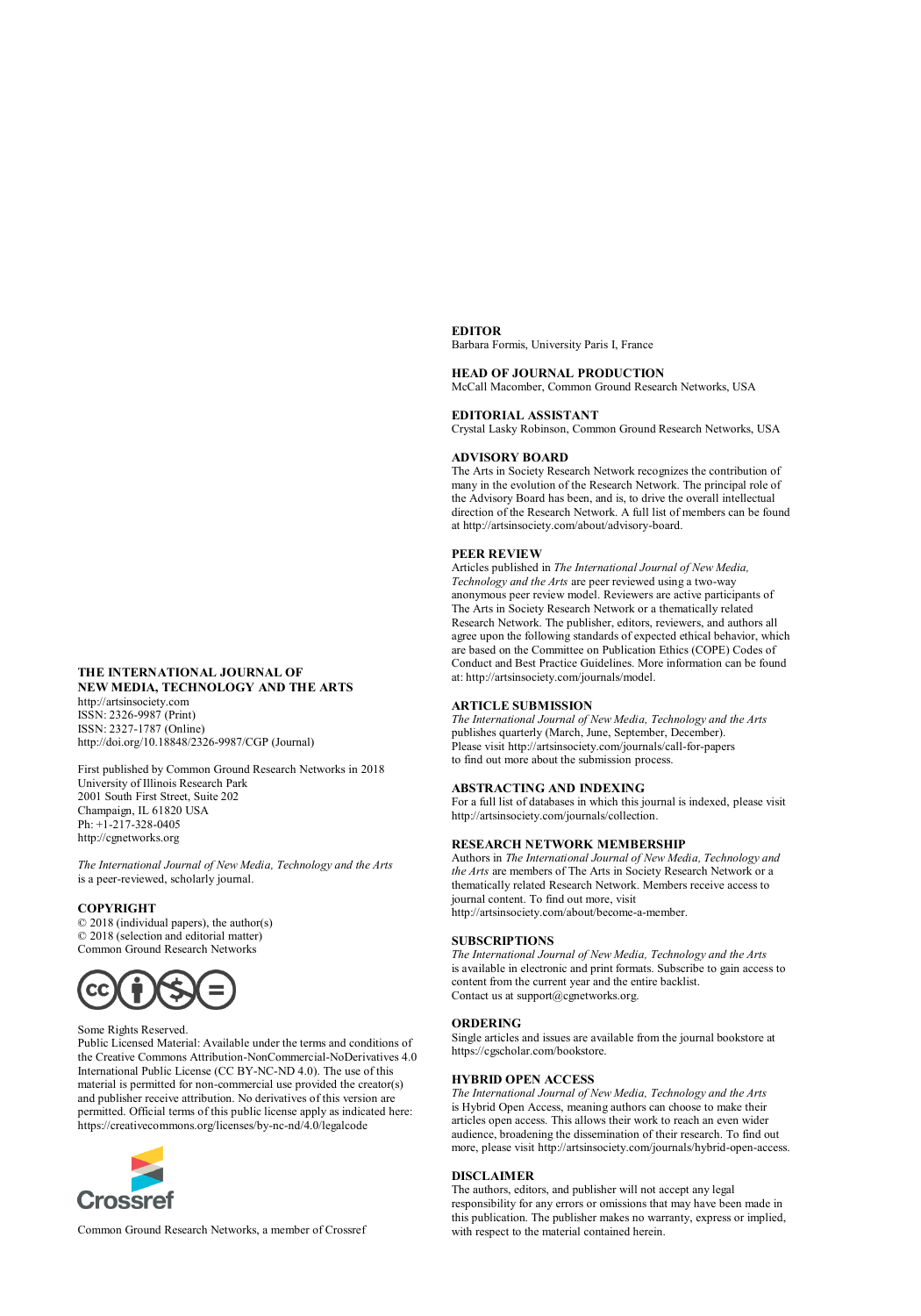## **Facilitating Creative Media Production through the Pedagogy of Multiliteracies: A Case Study with Vulnerable Young People**

Mari Pienimäki,<sup>1</sup> University of Tampere, Finland

Abstract: As the focus in media education has shifted more from the analysis of media texts to their production, the *question of creativity has simultaneously come into the spotlight. The skills of creative media production enable people to get their voices heard and to participate in our mediatised society. The media educational study "Young People in the Limelight" examines how to inspire youth to participate, particularly in media culture. Nearly 100 vulnerable young people aged fifteen to twenty-two years participated in the action research. They had, for example, social or learning difficulties. The qualitative data mainly include diaries and interviews. In this article, it is asked how the pedagogy of multiliteracies can facilitate vulnerable young people's creative work within media production in the context of youth work. The results demonstrate four factors of pedagogy facilitating their creative work: building motivation and selfconfidence, creating an encouraging atmosphere, facilitating creative media production, and providing opportunities to publish in authentic settings. The study confirms the significance of the pedagogy of multiliteracies in a youth work context. Furthermore, it raises the value of the many-sided reception of art and media culture, use of the methods of creativity, and publishing in authentic settings.* 

*Keywords: Young People, Vulnerable, Creativity, Media Production, Pedagogy of Multiliteracies, Competence* 

## **Introduction: Desire for Competence**

here is a growing trend around the Western world among young people skilful with technology to create media content on their own terms and to publish it online. In a media educational study in Finland, it was discovered that youth, in fact, desire to experience There is a growing trend around the Western world among young people skilful with technology to create media content on their own terms and to publish it online. In a media educational study in Finland, it was discovered t *Agency through Multiliteracies* (YPAM) (2015–2017) invited vulnerable young people as coresearchers to explore in art-based media workshops what inspires youth to participate in society, in particular, media culture. It was hypothesised that the young participants would be interested in developing their creative self-expression skills. Instead, it happened that many young people wished to master, for instance, camera and editing techniques and technology in general (see also Bloustein 2007; Pariser, Castro, and Lalonde 2016; Vickery 2014). However, behind these wishes appeared to be a desire to do well and feel competent, as they believed these skills to contribute to innovative art and media content. Most participants did not comprehend the significance of creativity in high-quality work, and many had difficulties with creativity. After all, a goal of the workshops turned out to be to help young people gain an experience of competence through facilitating their creative work within media production.

## **Creative Media Production**

Creativity is not just a topic within the field of arts; creative thinking and work take place in various fields of life and society, from cooking to the media industry. While the focus in media education has shifted more from the analysis of media texts to their production, this shift has

*The International Journal of New Media, Technology and the Arts*  Volume 13, Issue 3, 2018, www.artsinsociety.com © Common Ground Research Networks, Mari Pienimäki, Some Rights Reserved, (CC BY-NC-ND 4.0). Permissions: support@cgnetworks.org ISSN: 2326-9987 (Print), ISSN: 2327-1787 (Online) http://doi.org/10.18848/2326-9987/CGP/v13i03/9-20 (Article)



<sup>&</sup>lt;sup>1</sup> Corresponding Author: Mari Pienimäki, Kalevantie 4, Faculty of Management, University of Tampere, Tampere, Pirkanmaa, 33014, Finland. email: mari.pienimaki@uta.fi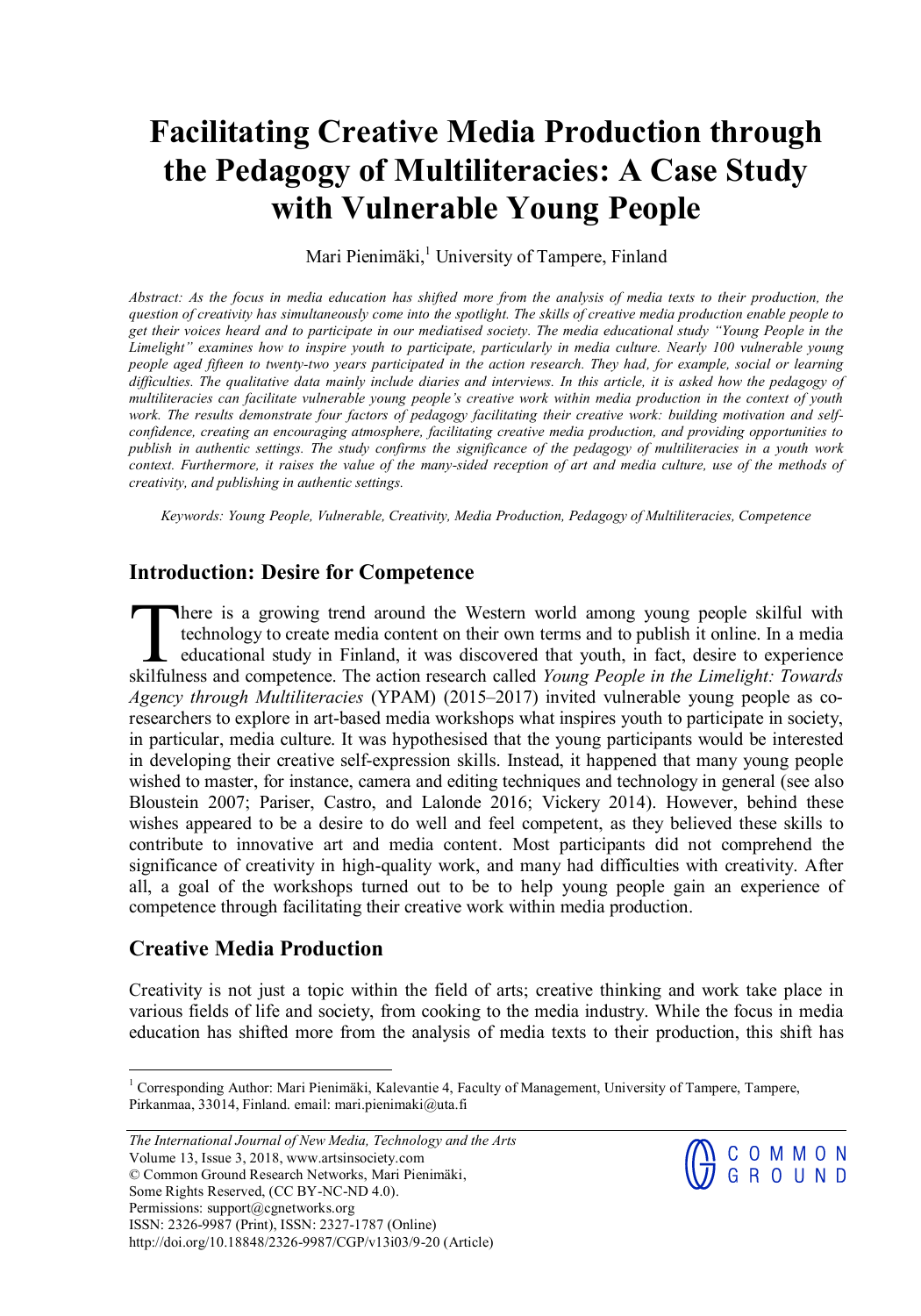brought the question of creativity into the spotlight as well. Banaji and Burn (2007) criticise that the idea of creativity has remained vague in these discussions. After analysing diverse notions of creativity, they find culturalist perspectives useful for media education. Such perspectives of creativity are most familiar in the field of cultural studies.

Cultural studies focus on the contexts where meanings are constructed, such as inspecting the meaning-making practices of media texts in the production and reception of media. In addition to production, the reception of media is considered an active process rather than the passive receiving of audience (Grossberg 1989). However, contemporary audiences are not only active receivers; they are in diverse relations with media, from becoming more than consumers and users to also being active creators of media content (Kotilainen 2009). This situation forms a need to reflect media production in media education more than ever before, especially with youth who are active creators of media. Today, many media educators promote hands-on media education because, in addition to becoming media literate, the skills required to produce media content purposefully and to be creative enable young people to get their voices heard and so to participate in our mediatised society. Furthermore, participatory media education seems to inspire youth, especially withdrawn people, to inspect the critical aspects of media more than merely analysing the media content. (See also Buckingham 2003; Jenkins et al. 2009; Kotilainen 2009.)

Jenkins et al. (2009) emphasise that creative skills such as play, simulation, performance, and remixing are today's core media literacy skills, making active and full participation possible in contemporary society. The production of media content is seen as a creative and selfexpressive process in cultural studies as well (Grossberg 1989). However, in this context, creativity is not linked with the idea of creative genius or aesthetic taste. Instead, as in this text, creativity refers to the active process in which people apply the acquired cultural practices of meaning-making in their own media production at its best, with a reflective manner that transforms society. Therefore, adjectives like *fine* and *innovative* used later in this text next to the words *art* and *media content* do not suggest a judgement about the aesthetic quality of the work of the youth. They refer instead to the depth the young people have grasped the cultural meaningmaking practices and/or to their own understanding of their success of applying these practices in their media production.

According to Sefton-Green (2000), creativity tends to be considered within cultural or social paradigms rather than from psychological viewpoints. He stresses that this tendency does not imply that developmental psychology is not valuable within this debate. In the YPAM study, in addition to the development of young people's media production skills, the support of creativity was a central factor in promoting their experience of competence, which is one of the human needs or motivations forming psychological growth and wellbeing (Deci and Ryan 2000; Ryan, Huta, and Deci 2008; Silbereisen and Lerner 2007). In other words, creativity as a factor in the formation of competence has significance in youth development and empowerment. For this reason also, it is valuable to inspect how creative work, especially of vulnerable youth, can be supported. *Vulnerable* refers here to young people who have diminished motivation or ability to make personal life choices or who lack skills for everyday life due to situational, psychological, or physiological reasons (Liamputtong 2007). So, they are at risk of marginalisation and dropping out of society.

In the past two decades, the pedagogy of multiliteracies has gained ground, especially in the school context around Western culture. The pedagogy was launched in 1990s by the so-called New London Group, who realized the increasing cultural and linguistic diversity of societies due to globalisation, and the multiple new forms of text associated with information and communication technologies (Cazden et al. 1996). The Group was concerned that not all students benefit from current methods and conditions of teaching and learning due this changing social environment. Thus, there was a need to form a new approach to literacy pedagogy that they called "multiliteracies" (1996).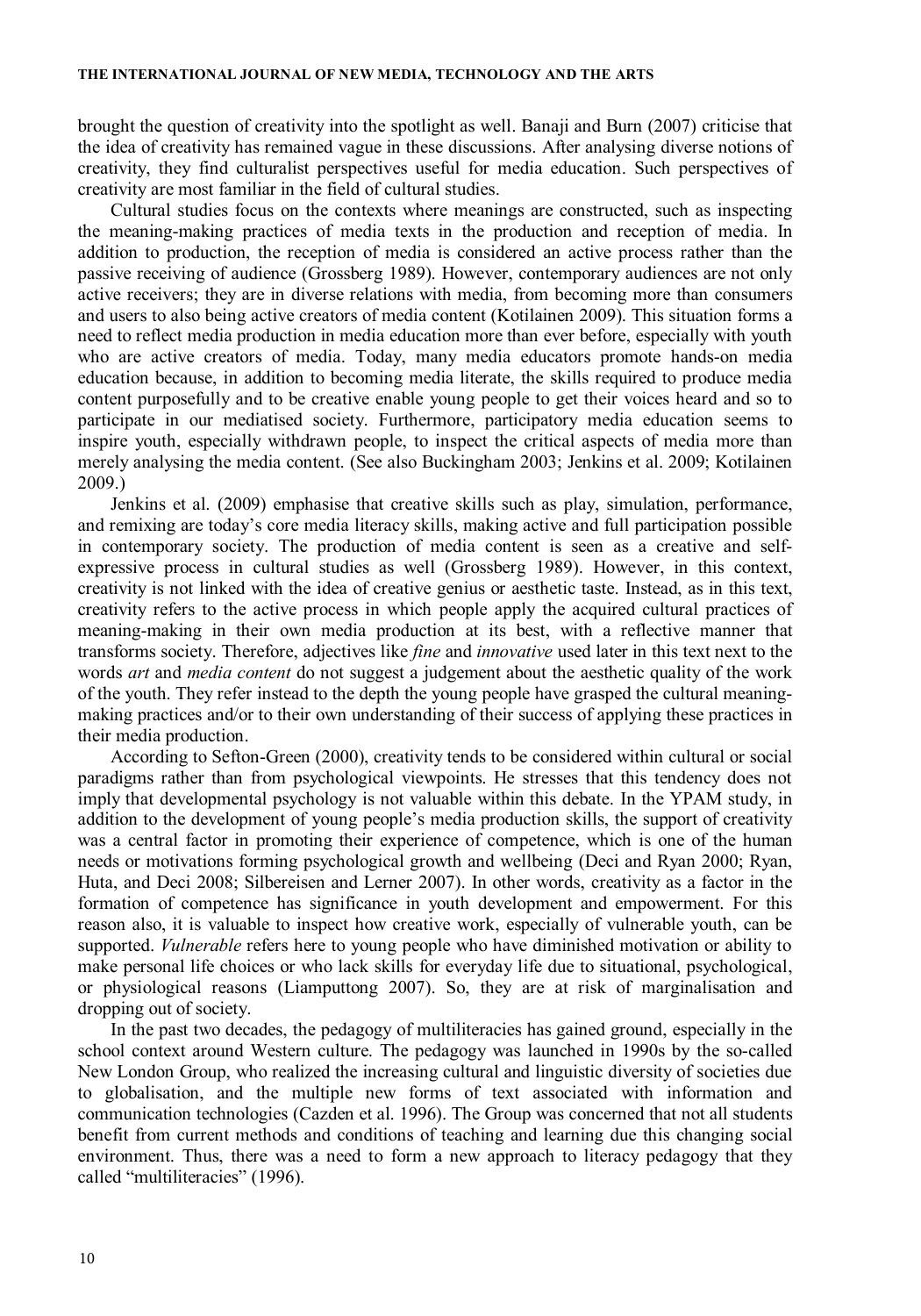## **PIENIMÄKI: CREATIVE MEDIA PRODUCTION THROUGH THE PEDAGOGY OF MULTILITERACIES**

The pedagogy of multiliteracies contains four intertwined factors. *Situated Practice* relates to creating a motivation for learners: the lifeworlds and existing knowledge of learners are acknowledged as starting points of education, and their identities are recruited as a motivation in learning. *Overt Instruction* refers to teachers' purposeful interventions to scaffold learning processes: to help the learners recognize the key features of their experiences and activities as the target of analysis and, in addition, to offer them useful concepts for the analysis or to assist them to develop their own metalanguage. In the phase of *Critical Framing*, the learners contextualize their growing understanding of the target of their analysis in relation to history, cultures, politics, ideologies, etc. and thus view things from a distance. *Transformed Practice* means returning to Situated Practice and re-practicing things in a reflective manner based on what was learned in previous phases. Overall, the pedagogy of multiliteracies promotes the agencies of learners through transformative practices, and it endorses collaborative and informal learning environments and practices (Broderick 2014; Cazden et al. 1996; Cope and Kalantzis 2010).

In this article, it is examined how the pedagogy of multiliteracies can support the creative work of young people in the context of youth work, where it has been less used. However, as youth work does not possess demanding learning objectives set by a curriculum, the four instructional phases of the pedagogy—Situated Practice, Overt Instruction, Critical Framing, Transformed Practice—were not always rigorously followed in the YPAM workshops. Yet, the workshops were based on participatory media education with transformative, creative, and collaborative aims. So, in this article, it is asked how the pedagogy of multiliteracies can facilitate vulnerable young people's creative work within media production in the context of youth work.

## **Research Project** *Young People in the Limelight*

In Finland, about 5 percent of all fifteen-to-twenty-nine-year-olds are marginalised, and many more are at risk of dropping out of society (Myrskylä 2012). Although this societal problem is not as serious as in many European countries, it has been recognised as a challenge to be addressed as it seems to persist. The nationwide case study *Young People in the Limelight* aims to discover new ways to support vulnerable youth to participate in society, particularly media culture, and to enhance their multiliteracies, especially skills and knowledge of media production. The goal is to develop a media pedagogy, based on the pedagogy of multiliteracies, that encourages vulnerable youth to express themselves in and through media.

The young participants of YPAM were unemployed, struggled with social or learning difficulties, lived through a challenging family situation, or had an immigrant background. In most ways, they acted as any youth, negotiating between diverse culturally defined roles and memberships and shifting between different positions as their desires and practices, including media use, are on the move (Asthana 2012). Altogether, nearly 100 mostly fifteen-to-twenty-two- -year-old young people enrolled in the media workshops, yet about one-third dropped out after the first meetings.

The study includes seven art-based media workshops (sub-studies), which were conducted in collaboration with diverse youth institutions, such as a special youth house, a youth café, a school-like daily workshop run by a city, and a reception centre for young asylum seekers. All workshops, except one, were voluntary for participants. A pilot and four workshops focused on photography. The rest of the workshops concentrated on film, theatre, and creative writing. Eight researchers designed and organised the workshops in cooperation with youth workers and teachers of each institution. In the workshops, the youth were encouraged to create artistic, selfexpression-based media content (photographs, videos, fairy tales, poems, a theatre play) and publish it online or offline (in social media, a magazine, an exhibition, or on stage). The selfexpression-based media tasks varied from quick assignments to entire projects, such as an art exhibition and theatre play. The quick photography tasks used prompts like "Think of an adjective that is important for you and take a photograph illustrating it," "City treasure: take a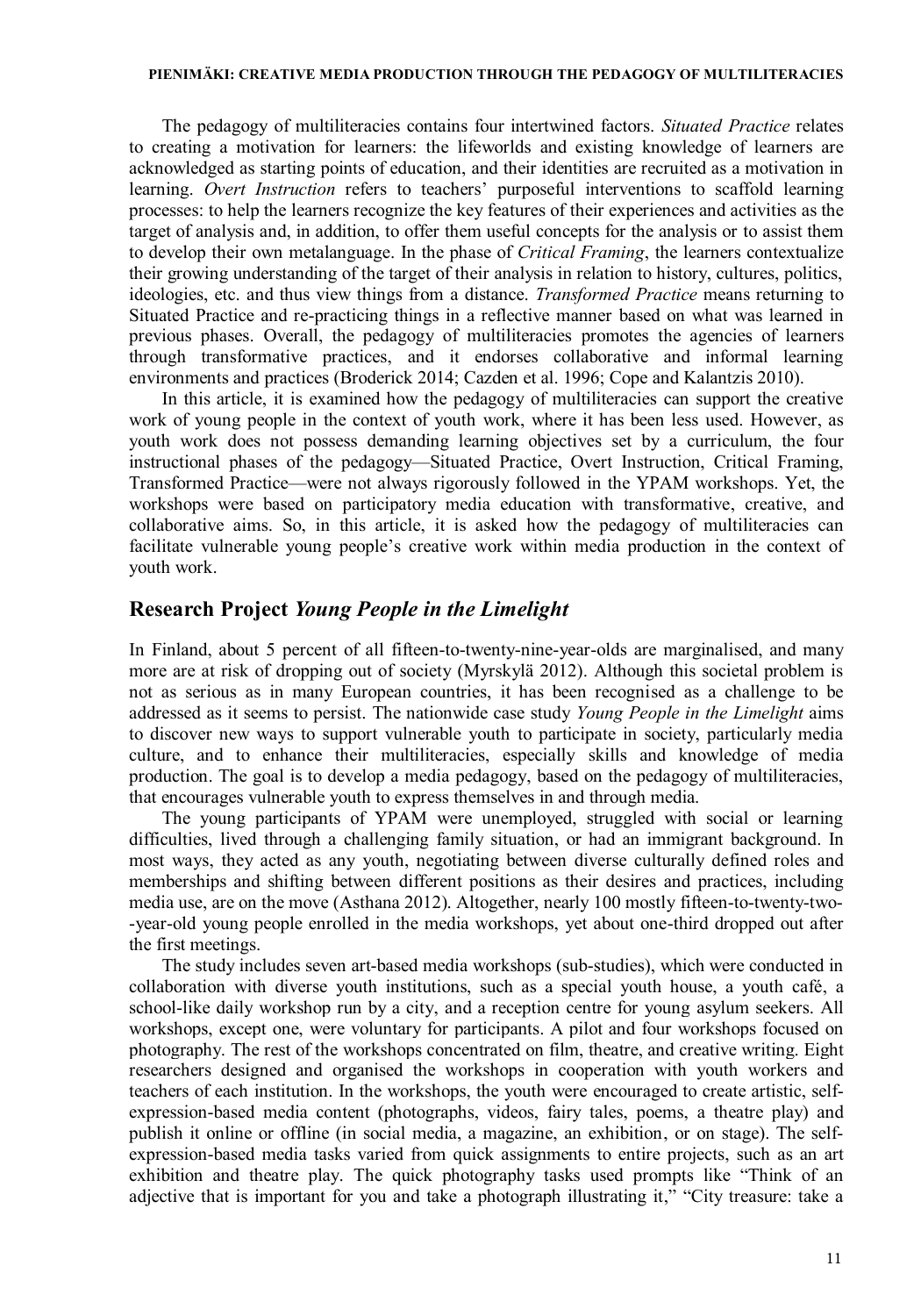photograph of something in your neighbourhood that others do not usually notice" (see Hongisto 2015), "Take a photograph of some societal or personal issue you want to influence" (see Kiuru 2016; Myllynen 2016), and "Unusual self-portrait: take a photograph representing you without showing your face." In the creative writing workshops, there were tasks like "Write a poem by innovatively utilising internet search engines," "Create a meme concerning the activities or people at the workshop or people in general," "Produce a manuscript of a short movie," and "Write a fairy tale" (see Puska 2016).

Action research in the case of YPAM means trying to understand a practical, pressing issue of youth marginalisation and to improve this situation directly through the workshops and by developing a media pedagogical model for institutions that work with youth. The action research cycle with phases of planning, acting, observing, and reflecting was operationalised within each sub-study (workshop) from one to several times, depending on the context of the study and time in use. (Reason and Bradbury 2006.) Furthermore, the pilot and following seven workshops can be understood as a spiral of one large action research, as they were implemented partly sequentially, and the insights of the first workshop were utilised in the second, the results of which benefitted the third and so on. In the YPAM study, understanding and knowledge were built up through these repeated flexible and transformative cycles (Pienimäki and Kotilainen 2018).

The data of YPAM is mainly qualitative, being collected through mixed methods (Cresswell 1998). It includes ten researchers' observation diaries, twenty-seven individual interviews with youth, six interviews with seven youth workers, a discussion among two researchers, four individual peer interviews with youth as interviewers and interviewees, a peer interview as a radio show with three young people, summaries of World Café discussions with twelve topics (groups) among youth workers and researchers at two YPAM seminars, and media content made by the youth (e.g. photographs, fairy tales). All interviews are transcribed. Furthermore, the youth completed forty-four background questionnaires (regarding e.g. age, country of birth, media use) and twenty-seven questionnaires about their workshop experiences after the workshops. The extensive qualitative data was categorised (i.e., coded) with two different sets of categories in a total of twenty-one categories, with the help of the Atlas.ti software programme. The categories were formed by a preliminary reading of the data, the key words of YPAM, and by reviewing previous literature on the matter. The categories include, for instance, motivation; social interaction; art and self-expression; identity; and, furthermore, social-cultural media participation in relation to a young individual, an institution, and technology.

## **Facilitating Vulnerable Young People to Become Creative**

Some young people of YPAM who already possessed technical expertise or had received plenty of technical guidance were aware that creativity and self-expression play a significant part in the creation of innovative media content and artworks. However, most youth talked about their aspiration for technical mastery. Nonetheless, most of them developed an interest to improve their creative self-expression skills during the workshops.

Many vulnerable young people appeared to have a low self-image, so they had very little belief in their skills and not much courage to try to create something fine. However, after they received some positive feedback and were pleased with their own work, there appeared a significant increase in their motivation to engage with media tasks and to publish their media content (Broderick 2014; Carr and Jitendra 2000). Consequently, it was discovered that the vulnerable youth should be challenged to excel themselves in creative work. However, this process turned out to be a challenge by itself, as many YPAM youth had difficulties beginning a creative process and performing with creativity.

When analysing the YPAM data, four key factors of pedagogy were identified that facilitated the vulnerable young people's creative work within media production and their participation and sense of competence: building motivation and self-confidence, creating an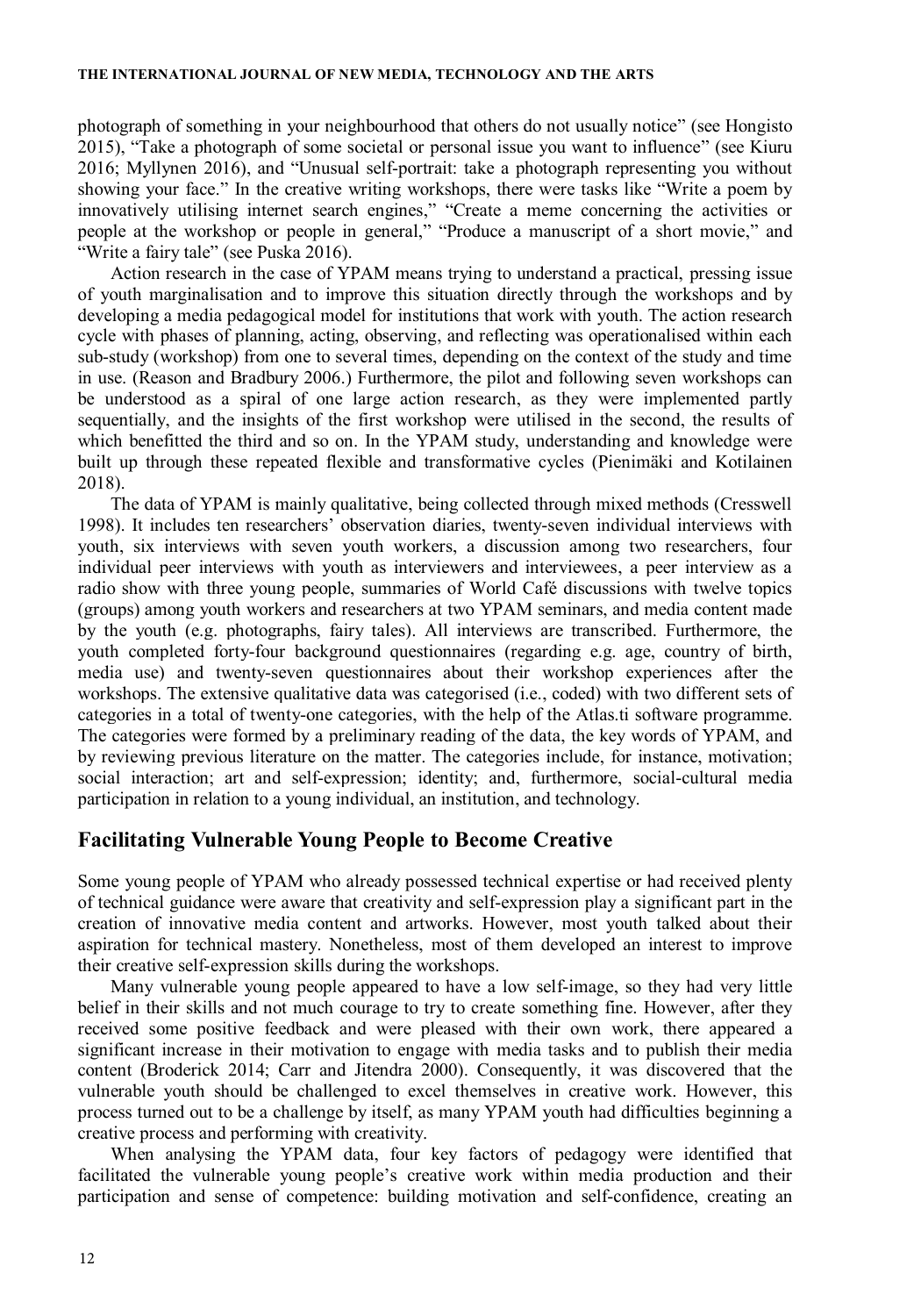encouraging atmosphere, facilitating creative media production, and providing opportunities to publish in authentic settings.

## *Building Motivation and Self-Confidence to Take Up a Creative Task*

Many young people of YPAM had a general lack of interest. Despite this fact, they mostly accomplished the presented tasks, but only from a sense of duty or obligation. This may be because they could not imagine the pleasant experiences they might gain from doing the tasks and so they were not eager to actively start to create something (Broderick 2014). Thus, they often underachieved in the tasks, especially in the beginning of the workshops. Getting the youth to seriously embrace a creative task was one of the biggest challenges in the workshops. It became important to make connections to their lifeworlds and identity and strengthen their selfconfidence to build their motivation to initiate a creative work.

As most youth today, the vulnerable young people of YPAM were interested in some aspects of media, especially about entertainment and instant communication. Many young people had also produced some artistic media content on their own but lost interest in it for some reason. In the workshops, the opportunity to produce media content was not enough alone to form a motivation. However, when the suggested media tasks had an explicit connection to their lifeworlds and so to their personal interests, their motivation arose (see also Broderick 2014; Cope and Kalantzis 2010; Marsh 2012). The obvious fact is that they were attached to the issue of their interest in their lifeworlds. This connection had, though, another, deeper meaning in building their motivation. The young people had plenty of knowledge, even skills, related to their interest, which formed an experience of expertise and competence that in turn built their motivation to engage seriously with the tasks and to finish them well. The experience of competence has been noted as a motivational factor also by other researchers (Deci and Ryan 2000; Ryan, Huta, and Deci 2008).

The motivation of the young people arose through identity-related tasks as well. The significance of these tasks was threefold. First, since youth is a phase of life during which people reflect on their identities in particular, the vulnerable young people were naturally interested in identity processing and thus in the tasks (Cope and Kalantzis 2010). Second, as many young people had a negative self-image, these tasks opened an opportunity to process their identity and potentially to start looking at themselves in a more positive light, which desirably affected their motivation (Salvio 2013). Third, the identity-related tasks provided the youth a chance to explore and discover their interests and strengths. The advancement of self-knowledge and consequently, ability to lean on their strengths, increased their chances to excel themselves and thus to gain self-confidence. (Black, Walsch, and Taylor 2011; Carr and Jitendra 2000.) In the strengthening of self-confidence, all positive feedback on their competence and identity, such as verbal comments from peers, were important as well. However, there was a fine line to walk, as many young people were simultaneously afraid to portray their identities, and a prospect for disempowerment seemed to always exist as their identities were put on the table.

## *Creating an Encouraging Atmosphere to Facilitate the Birth of Creativity*

Many vulnerable youth of YPAM were extremely sensitive to the atmosphere of the workshops. If they sensed any hostility from adults or peers, they withdrew or dropped out of the voluntary workshops. If they experienced unpleasant judging or even a prospect of it, they were not likely to participate in the tasks or even to attend the workshops. In fact, many youth said at first that they did not wish to receive any feedback of their work. Consequently, it was crucial to create a non-judgmental and friendly and atmosphere.

The fact that the YPAM workshops were held mostly in the context of youth work was helpful, since it meant that the young people did not receive any grades for their media content.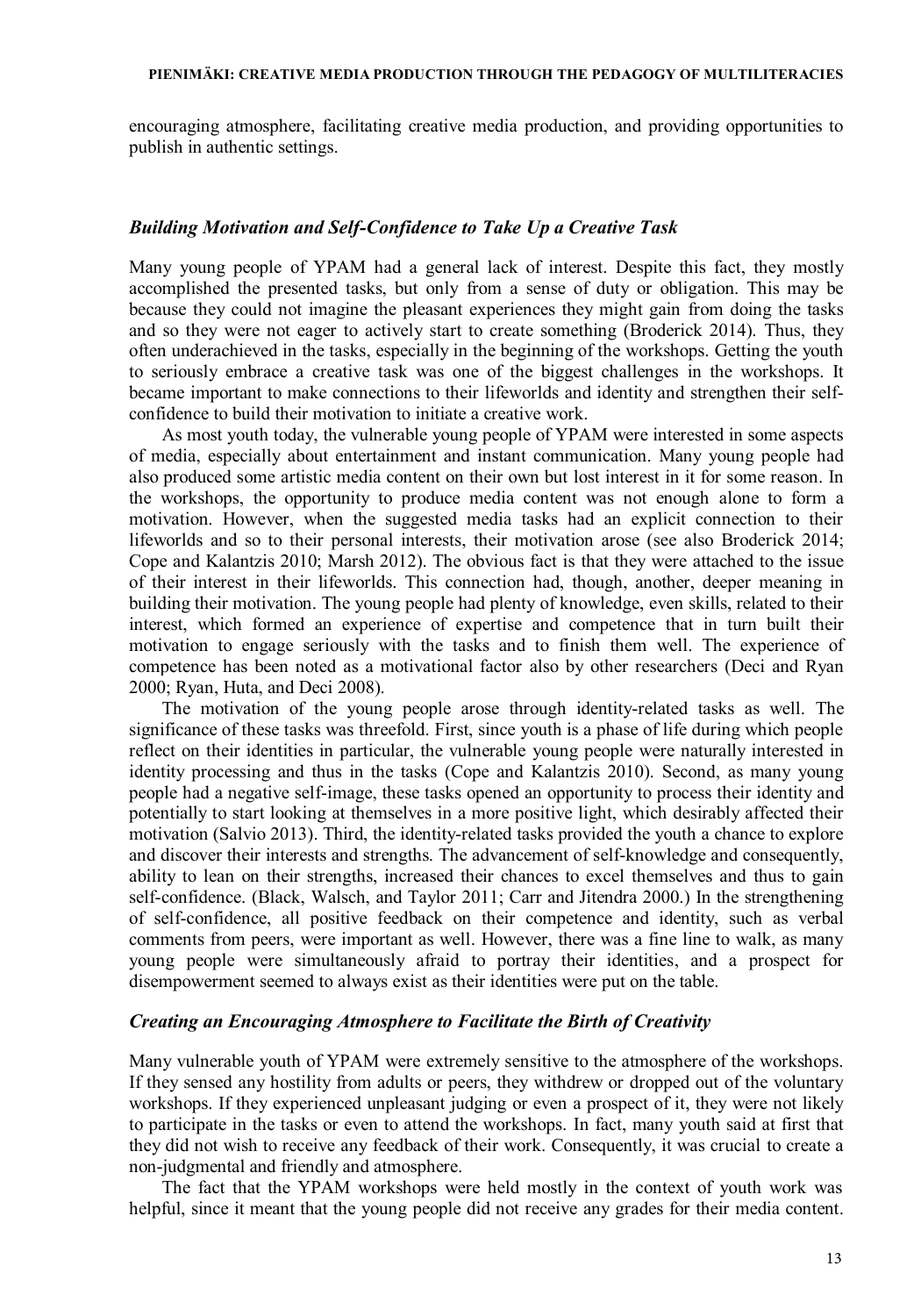Likewise, Vickery (2014) discovered that if the young people do not receive grades or credit for their work, they feel more comfortable messing around, exploring, failing, and experimenting (Broderick 2014). In addition to enhancing participation, playful experimenting created a chance to lead into an innovative work and so to excel oneself.

The fact that most media tasks were artistic in nature relaxed many vulnerable youth as well, as they knew that in art it is difficult to define right and wrong. In other words, the context of the art world appeared to be by itself a facilitating factor in their media production. Also, informal activities (e.g., photography excursions outdoors) and working methods (e.g., peer teaching, project-based learning) proved to be valuable in forming a non-judgmental environment, as they broke down power hierarchies among youth and adults and created a gentle and inspiring atmosphere. For example, teaching peers film editing provided the young tutors a position as experts and so an opportunity to feel competent, which improved their motivation and engagement.

Regardless of the matter that participants resisted feedback, it was crucial to comment explicitly on their work and implicitly on their identities through the tasks. The positive comments formed an uplifting and encouraging atmosphere. The young people's resistance arose merely from the matter that they were used to and afraid of receiving discouraging feedback. In fact, after receiving pleasant feedback, they started to ask for more comments. Positive comments provided them in turn with feelings of success and grew their sense of competence, which seemed to enhance their willingness to participate in the future. However, giving feedback was a delicate matter that instantly affected the atmosphere and participation of the young people. The YPAM pedagogues put much effort in the manner of giving feedback, concentrating mainly on the success of the youth.

## *Facilitating Creative Media Production*

In the YPAM workshops, a great challenge was also posed by creative work itself. The very first impression, yet incorrect, was that many young participants were not innovative, as they had much difficulty with creativity. It was hypothesised that the vulnerable had not previously received an opportunity, such as in school, to do as they wish and for that reason they had lost their interest in creative work. In addition, some asylum seekers had not even attended school. For example, in the creative writing workshop, young participants were offered an opportunity to write a manuscript of a short movie fully from their interests, and in one photography workshop, they were given a chance to do whatever kind of photography project they liked. However, many young people could not come up with any ideas on their own.

In interviews after the workshops, many youth revealed that their minds went "blank" when there was too much freedom. Likewise, Rodríguez-Jiménez and Gifford (2010) found in their participatory art workshop with young refugees that the lack of structure was paralysing rather than liberating. Also in YPAM, it was discovered as important to provide tasks with clear structure and boundaries for the vulnerable young people so that they could grasp the presented task. Yet, a few individuals, who had previously accomplished plenty of creative work, felt that the structured tasks limited their creativity ,and so they experienced a lack of interest towards the task and had trouble accomplishing it. Consequently, the needs and skills of each vulnerable young person should be considered separately.

As many youth had low self-confidence, they were easily inclined to interpret the tasks as too difficult and were afraid of failing. At such occasions, they did not try seriously or gave up totally. So, offering them realistic tasks that they interpreted to be achievable was a key factor to get them engaged with the tasks. Yet if a task was not challenging enough, the experience of excelling oneself was not likely to appear. Therefore, it was crucial to determine appropriate tasks and to properly introduce them as interesting but not too difficult. Constructive feedback was also important, as it improved their self-reflection skills.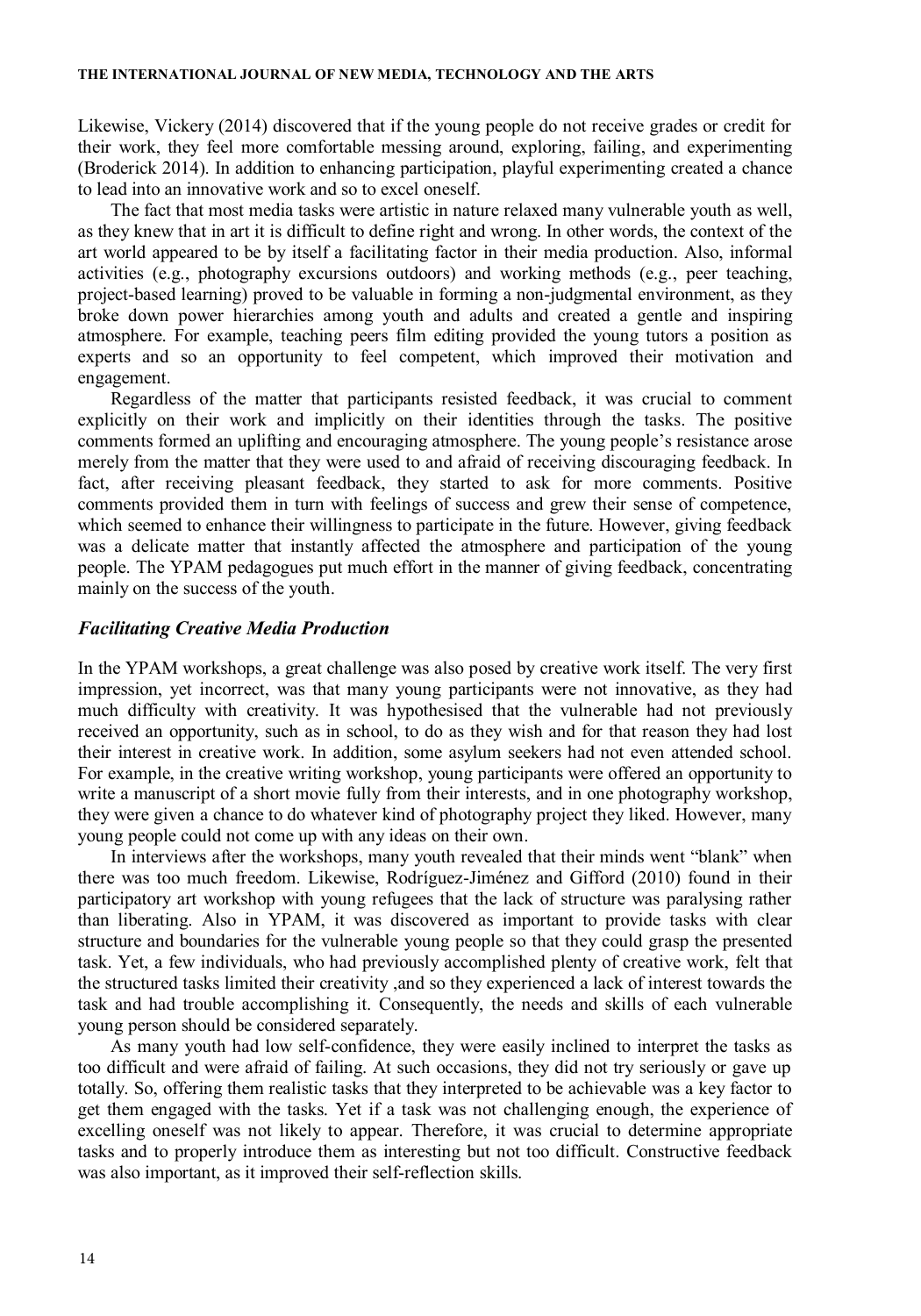

Figure 1: Through using a method of a tree of ideas, the young people came up with a photography exhibition, which presented, e.g., self-portraits as a superhero printed on a T-shirt. The method is based on writing down different ideas and interests and then mixing them up. *Source: Pienimäki 2016*

Many participants needed help in the awakening of creativity in order to come up with ideas about how to accomplish the presented tasks. Although most of them had constant access to the internet and, in principle, they were able to receive a wide variety of art and media culture, many seemed to have enjoyed our rich culture in a somewhat limited sense. In the workshops, the young people were provided plenty of opportunities to experience art and culture. For example, they were taken to art exhibitions and other inspiring places, like a photography studio and a media house. They made acquaintances with artists. They were shown examples of innovative artworks and media content by pedagogues and given ideas of how to realise creative content. Many young people found it hard to imagine anything without very concrete examples of what to do.



Figure 2: This photo was taken while using the walking method. The task was to photograph something others do not usually see. *Source: veera emilia 2015*

Talking about art and media culture was also important for the reason that many young people were not consciously able to utilise the meaning-making practices of Western culture (see also Buckingham 2003). For example, in photography workshops, it was discussed how different angles and frame sizes affect the meaning of a photograph. The knowledge of these meaningmaking practices helped them to create art and media content purposefully, to produce meanings that they intended to provoke. At the same time, they acknowledged how differently diverse audiences can interpret their media content and that these interpretations can never be fully governed, especially in visual media.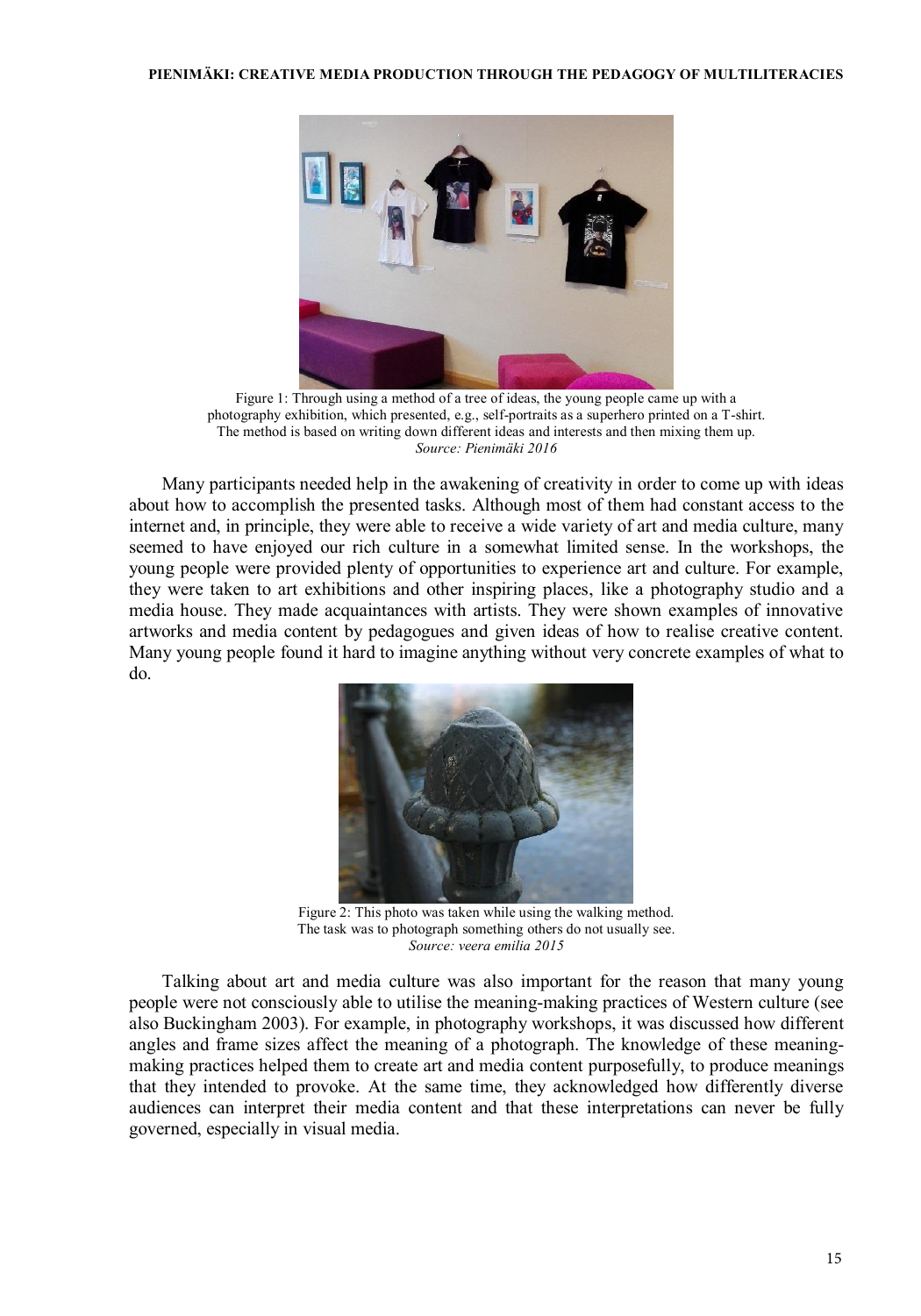

Figure 3: This photo was taken while using the walking method. The task was to photograph something others do not usually see. *Source: SAV 2015*

Even after experiencing diverse examples of art and media, many times the participants often still only imitated the provided examples. Even though imitation is often opposed in art and media education, the young people seemed to learn a lot about media production merely through imitating (see also Hobbs and Moore 2014). It was surprising as well that quite a few of them later forgot that their work was much of an imitation, and they felt pride in being able to produce such innovative content. Yet, it was discovered that many creative methods (e.g., a word list, a tree of ideas) facilitated the youth to become significantly more creative (see Figure 1).

In a couple of photography workshops, a walking method was experimented with as a tool of creativity during outdoor excursions. In this method, the participants are asked to walk slowly around an environment, to perceive it with multiple senses (sight, hearing, sense of smell, etc.) and to pay attention only to a few aspects of the environment. The aim is to sensitise one toward a multisensory and holistic perspective and to an experience of a bodily presence (Keskitalo 2006). In the excursions, observing angles and frame sizes gave enough impulse to start photographing, and yet, it did not limit the young people's creative work. The multisensory perceiving appeared to increase their alertness and so, they noticed plenty of interesting subject matters (see Figures 2 and 3). In other words, the vulnerable youth benefited greatly from diverse methods of creativity. Furthermore, as their work became more innovative, they received greater experiences of competence and excelling themselves, which increased their motivation and participation in the future.

## *Offering Opportunities to Publish Creative Work in Authentic Settings*

A part of the research design of the YPAM project was to offer the young people opportunities to publish their creative work in authentic settings, in mainstream media (e.g., a youth magazine), social media (e.g., Instagram), and offline spaces (e.g., an art exhibition, a stage). The act of publishing was confirmed to have particular importance, as the young people appeared to interpret the offered opportunities of showing their work as a sign of their competence, strengthening their self-confidence and motivation to participate (see also Carr and Jitendra 2000; Charmaraman 2013; Hopkins 2010; Vickery 2014).

The vulnerable were especially motivated by opportunities to publish their work in a forum that was out of their ordinary field of action, such as in a real youth magazine or an art exhibition outside of the institution they usually gathered at or lived in. In these cases, they also put more effort into their creative work as they wanted to show their best work in these special forums, and of course, they more frequently excelled themselves. In addition, as they knew that there are gatekeepers in these publishing forums, as in mainstream media, they considered the act of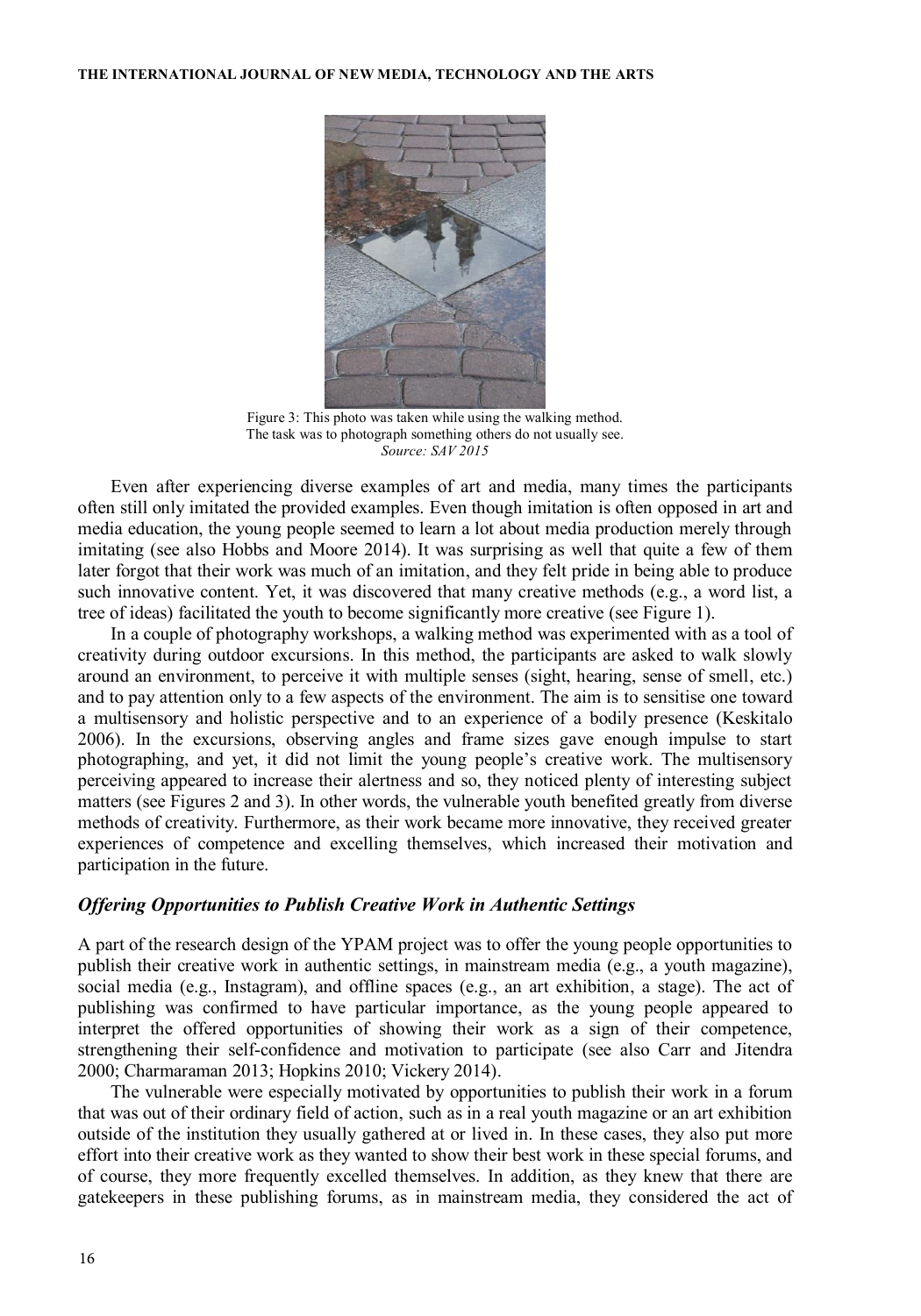publishing as a more significant sign of their success than showing their work in Instagram, for instance. However, the youth also appreciated publishing in social media because they realised that their friends and peers were more likely to see their work there. Obviously, getting peer affirmation is important for young people.

The participants gained knowledge about the production of media and the practices of the art world through the process of publishing, as well as facts influencing their creative work later. When they were hanging a photography art exhibition, they realised how an exhibition space can affect the perception of photographs and how photographs next to each other function in interaction, possibly even form meanings together that are beyond their individual content.

The act of publishing was yet another delicate matter, since it entailed a chance to receive feedback of one's creative work, which frightened some young people. Thus, some individuals were not eager to publish their artistic media content, especially in the beginning of the workshops, as they realised that they could not control the reception of their work. For these individuals, private feedback was appropriate to build their self-confidence and courage. On the other hand, feedback publicly and in front of peers such as through an opening speech of an exhibition or on social media forums appeared to further support the vulnerable youth's sense of competence, improving their motivation to participate and to excel themselves in future projects.

## **Conclusion**

In the YPAM workshops, the pedagogy of multiliteracies proved to facilitate the creative media production of vulnerable young people in several ways. As the pedagogy and so the workshops as well were based on the idea of *Situated Practice*—taking the lifeworlds and identities of learners as an energy and a starting point of education—the workshops were able to build the motivation and self-confidence of vulnerable participants to take up a creative task. The identityrelated tasks also offered an opportunity to process one's identity, and furthermore, to potentially advance the birth of a more positive self-image and increased self-confidence. As the pedagogy of multiliteracies endorses informal, action-based design together with learners (Cazden et al. 1996; Cope and Kalantzis 2010), it formed an experimental and encouraging atmosphere facilitating the birth of creativity. It was also noticed that the context of the art world, youth work, and positive feedback contributed to the encouraging atmosphere.

The significance of *Overt Instruction*—scaffolding learning activities—was not fully understood before implementing the workshops. However, during the workshops, it became evident that most participants needed clearly structured tasks in order to grasp them. In addition, offering them realistic tasks, interesting yet achievable from their perspective, allowed them to accomplish a task more complex than one they could do on their own (see also Cazden et al. 1996).

It was realised that the youth needed many examples of art and media and diverse sources of inspiration, such as visits to exhibitions. However, it was noted that the methods of creativity, in particular, helped the participants to accomplish *Transformed Practice*, which is more than just an imitation of some artwork or media content. In other words, explicit information about the cultural meaning-making practices was not enough alone for the vulnerable to reach re-practice in a reflective, transformative manner. Furthermore, it was valuable that the re-practice would take place in authentic settings, while the youth learned more about media production and the practices of the art world through the publishing process. The opportunities to publish in authentic settings motivated them to engage with tasks and to excel themselves and raised their sense of competence. These opportunities also offered a chance to gain public feedback, affecting them even more than private commenting.

To sum up, the YPAM study confirms the constitutive ideas of the pedagogy of multiliteracies with vulnerable young people in the context of youth work. In addition, it raises the significance of the many-sided reception of art and media culture, the use of methods of creativity, and publishing in authentic settings. The YPAM study points out that supporting the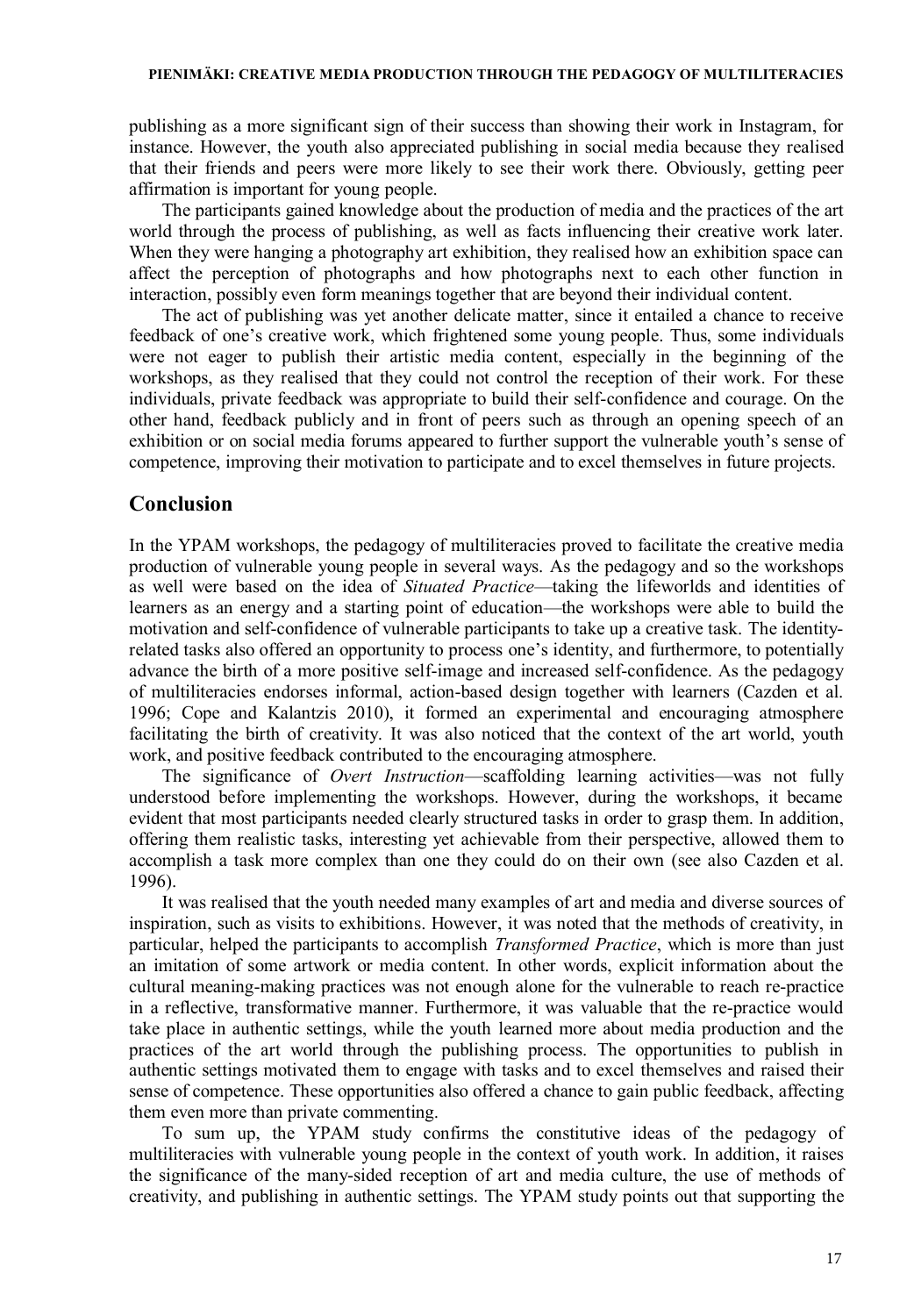creative work of vulnerable young people is important for two reasons: first, it improves their skills of media production and so their ability to get their voices heard in our mediatised society. Second, it promotes the experience of competence, which in turn appeared to increase the young people's self-confidence and motivation to participate. The motivation to participate in society is certainly a key feature in preventing the marginalisation of young people. Furthermore, the experience of competence is by itself a factor contributing to the wellbeing of young people (Deci and Ryan 2000; Silbereisen and Lerner 2007).

However, it is justified to ask if there are enough opportunities for the vulnerable young people to develop and perform their creative skills in school and in their spare time and so to experience a sense of competence. Are teachers able to offer enough places for creativity within their tight curriculums and to give enough attention and support for the vulnerable when classrooms are overcrowded with pupils? As youth work does not possess the demanding objectives of a curriculum, it has more opportunities to offer creative and playful situations for vulnerable youth. However, in many countries, the human and financial resources are tight in the context of youth work. In addition, although in Finland there are many special youth houses that even target vulnerable youth, there is still a need for even more creative art and media workshops for the vulnerable because empowerment requires a lengthy time to be established (Pienimäki and Kotilainen 2018). In other words, one short workshop (e.g., a few hours once a week during a semester) is just barely able to initiate an empowerment process for a vulnerable young person. A similar challenge appears when artists conduct community art projects for vulnerable groups. As the artists are often financed by project money, there is no continuity for their workshops. In future research, another critical point to inspect would be how to translate the improved creative skills into operable social capital and how to transfer the motivation to participate outside the workshops into social realities in schools and workplaces with great aims and strain (Hopkins 2010; Podkalicka and Staley 2009).

## **Acknowledgement**

This article has been supported by Kone Foundation and Academy of Finland (SA 304146).

## **REFERENCES**

- Asthana, Sanjay. 2012. "Youth Media Imaginaries from around the World." New York: Peter Lang.
- Banaji, Shakuntala, and Andrew Burn. 2007. "Creativity through a Rhetorical Lens: Implications for Schooling, Literacy and Media Education." *Literacy* 41 (2): 62–70. http://doi.org/10.1111/j.1467-9345.2007.00459.x.
- Black, Rosalyn, Lucas Walsch, and Fiona Taylor. 2011. "Young People on the Margins: What Works in Youth Participation." *Youth Studies Australia* 30 (1): 42–48.
- Bloustein, Gerry. 2007. "'Wigging People Out': Youth Music Practice and Mediated Communities." *Journal of Community and Applied Social Psychology* 17 (6): 446–62. http://doi.org/10.1002/casp.938.
- Buckingham, David. 2003. *Media Education. Literacy, Learning and Contemporary Culture*. Cambridge: Polity.
- Broderick, Debora. 2014. "Collaborative Design: Participatory Culture Meets Multiliteracies in a High School Arts Community." *Adolescent & Adult Literacy* 58 (3): 198–208. http://doi.org/10.1002/jaal.350.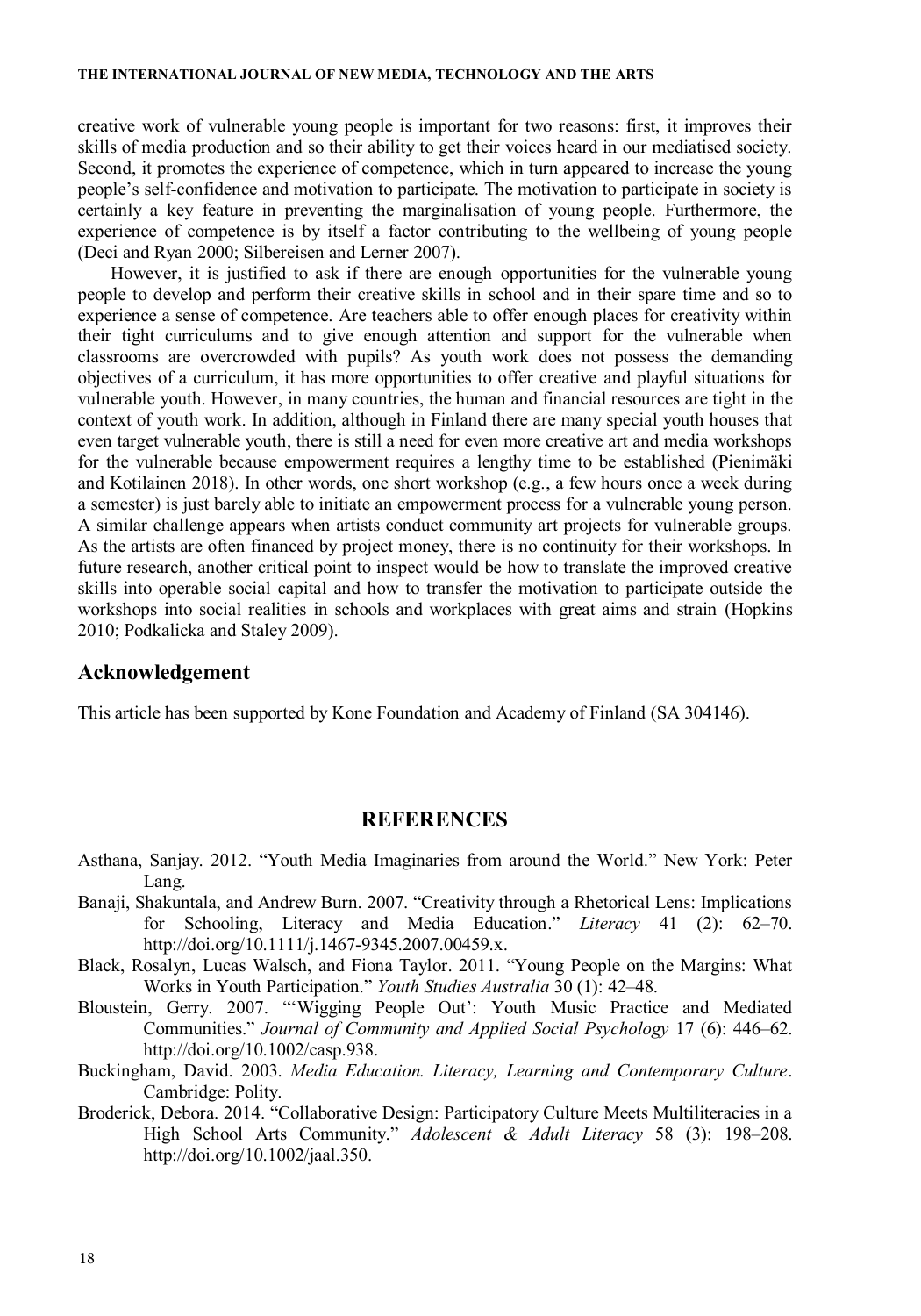- Carr, Tracy, and Asha K. Jitendra. 2000. "Using Hypermedia and Multimedia to Promote Project-Based Learning of At-Risk High School Students." *Technology Trends* 36 (1): 40–44. http://doi.org/10.1177/105345120003600106.
- Cazden, Courtney, Bill Cope, Norman Fairclough, Jim Gee, Mary Kalantzis, Gunther Kress, Allan Luke, Carmen Luke, Sarah Michaels, and Martin Nakata. 1996. "A Pedagogy of Multiliteracies: Designing Social Futures." *Harvard Educational Review* 66 (1): 60–92. http://newarcproject.pbworks.com/f/Pedagogy%2Bof%2BMultiliteracies\_New%2BLon don%2BGroup.pdf.
- Charmaraman, Linda. 2017. "Congregating to Create for Social Change: Urban Youth Media Production and Sense of Community." *Learning, Media and Technology* 38 (1): 102–15. http://doi.org/10.1080/17439884.2011.621956.
- Cope, Bill, and Mary Kalantzis. 2010. "New Media, New Learning." In *Multiliteracies Motion: Current Theory and Practice,* edited by David R. Cole and Darren L. Pullen, 87–104. London: Routledge.
- Cresswell, John W. 1998. *Qualitative Inquiry and Research Design: Choosing Among Five Traditions*. Thousand Oaks, CA: SAGE.
- Deci, Edward L., and Richard M. Ryan. 2000. "The 'What' and 'Why' of Goal Pursuits: Human Needs and the Self-Determination of Behavior." *Psychological Inquiry* 11 (4): 227–68. http://doi.org/10.1207/S15327965PLI1104\_01.
- Grossberg, Lawrence. 1989. "The Circulation of Cultural Studies." *Critical Studies in Mass Communication* 6 (4): 413–21
- Hager, Paul, and Erica Smith. 2004. "The Inescapability of Significant Contextual Learning in Work Performance." *London Review of Education* 2 (1): 33–46.
- Hobbs, Renee, and David C. Moore. 2014. "Cinekyd: Explorin[g the Origins of Youth Media](http://urn.fi/URN:NBN:fi:uta-201508182226)  [Production."](http://urn.fi/URN:NBN:fi:uta-201508182226) *Journal of Media Lite Education* 6 (2): 23–34. https://files.eric.ed.gov/fulltext/EJ1046508.pdf.
- Hongisto, Salla. 2015. "Osallistava valokuvaus nuorten yhteiskunnallisen vaikuttamisen edistäjänä." [Participatory Photography in the Promotion of Societal Influencing of Youth]. Master's thesis, University of Tampere. http://urn.fi/URN:NBN:fi:uta-201508182226.
- Hopkins, Liza. 2010. "YouthWorx: Increasing Youth Participation through Media Production." *Sociology* 47 (2): 181–97. http://doi.org/10.1177/1440783310386827.
- Jenkins, Henry, Ravi Purushotma, Margaret Weigel, Katie Clinton, and Alice J. Robison. 2009. *Confronting the Challenges of Participatory Culture. Media Education for the 21st Century*. Cambridge: MacArthur Foundation. https://www.macfound.org/media/ article\_pdfs/JENKINS\_WHITE\_PAPER.PDF
- Keskitalo, Anne. 2006. *Tien päällä ja leirissä: matkanteon kokemuksesta taideteokseksi* [On the Road an[d in Camp: From the Experience of Travelling](http://urn.fi/URN:NBN:fi:uta-201608152167) to a Work of Art]. Rovaniemi, Finalnd: Lappland University Press.
- Kiuru, Inka. 2016. *"Hyvin otettu kuva voi kertoa tarinan". Osallistava valokuvaus monikulttuurisessa nuorisotyössä* ["Well Taken Photograph Can Tell a Story". Participatory Photography in Multicultural Youth Work]. Master's thesis, University of Tampere. http://urn.fi/URN:NBN:fi:uta-201608152167.
- Kotilainen, Sirkku. 2009. "Suhteet mediaan—avainkokemuksia nykykulttuurissa." [Relations to Media—Key Experiences in Contemporary Culture] In *Suhteissa mediaan* [Relations to Media], edited by Sirkku Kotilainen, 7–18. Jyväskylä, Finland: University of Jyväskylä.
- Liamputtong, Pranee. 2007. *Researching the Vulnerable: A Guide to Sensitive Research Methods*. London: SAGE.
- Marsh, Kathryn. 2012. "The Beat Will Make You Be Courage: The Role of a Secondary School Music Program in Supporting Young Refugees and Newly Arrived Immigrants in Australia". *[Research Studies in Music Educa](http://urn.fi/URN:NBN:fi:uta-201606232004)tion* 34 (2): 93–111. http://doi.org/10.1177/1321103X12466138.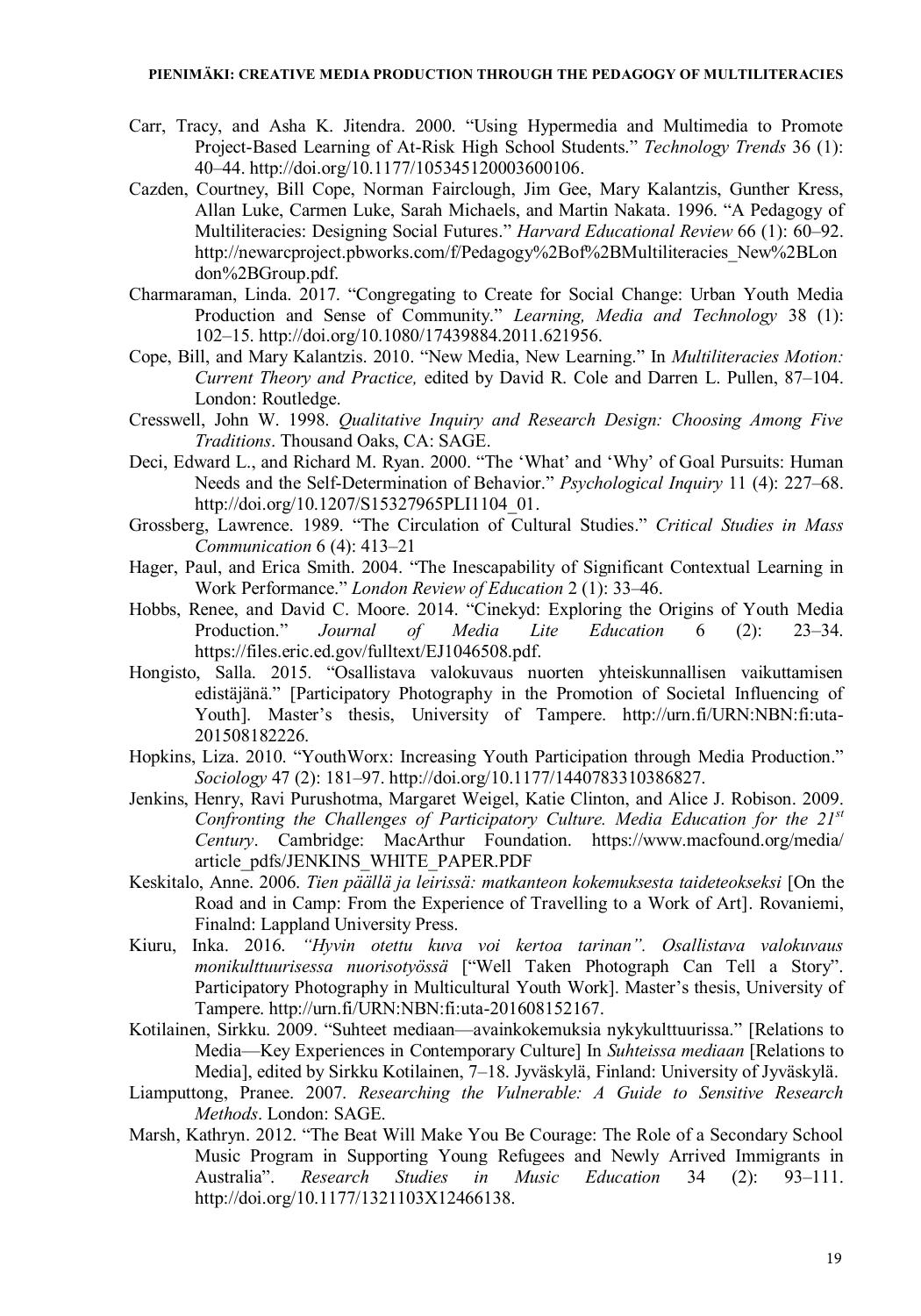- Myllynen, Milka. 2016. *#NUORETESTRADILLE #KUULEKSMUA? Mediajulkisuus ja monikulttuurisen nuoren identiteetti* [#YoungPeopleintheLimelight #Hearme? Media Publicity and the Identity of a Multicultural Young Person]. Master's thesis, University of Tampere. http://urn.fi/URN:NBN:fi:uta-201606232004.
- Myrskylä, Pekka. 2012. *Hukassa—Keitä ovat syrjäytyneet nuoret?* [Lost—Who Are the Marginalised Young People?] Helsinki: EVA. http://www.eva.fi/wpcontent/uploads/2012/02/Syrjaytyminen.pdf.
- Pariser, David, Juan C. Castro, and Martin Lalonde. 2016. "Mobilities, Aesthetics and Civic Engagement: Getting At-Risk Youth to Look at Their Communities." *International Journal of Education through Art* 12 (3): 211–25. http://doi.org/10.1386/eta.12.2.211\_1.
- Pienimäki, Mari and Sirkku Kotilainen. 2018. "Youth Participation in Research on Multiliteracies: Ethical Perspectives." *Media Education Research* 8 (1): 115–32. https://tampub.uta.fi/bitstream/handle/10024/103073/youth\_participation\_in\_research on multiliteracies 2018.pdf?sequence=1&isAllowed=.
- Podkalicka, Aneta, and Jonathan Staley. 2009. "YouthWorx Media: Creative Engagement for 'At Risk' Young People." *3CMedia: Journal of Community, Citizens and Third Sector Media and Communication* 5 (October): 1–7. https://www.cbaa.org.au/article/youthworx-media-creative-media-engagement- [%E2%80%98-risk%E2%80%99-young-peopl](http://urn.fi/URN:NBN:fi:uta-201611072528)e.
- Puska, Maija. 2016. *Luova kirjoittaminen ja mediakasvatus. Tarkastelussa työttömien nuorten mediasuhteet ja kirjoittaminen* [Creative Writing and Media Education: Young People's Media Uses and Writing in Focus]. Master's thesis, University of Tampere. http://urn.fi/URN:NBN:fi:uta-201611072528.
- Reason, Peter, and Hilary Bradbury. 2006. "Inquiry and Participation in Search of a World Worthy of Human Aspiration." In *A Handbook of Action Research, The Concise Paperback Edition,* edited by Peter Reason and Hilary Bradbury, 1–14. London: SAGE.
- Rodríguez-Jiménez, Anthony, and Sandra M. Gifford. 2010. "Finding Voice: Learnings and Insights from a Participatory Project with Recently Arrived Afghan Young Men with Refugee Backgrounds." *Youth Studies Australia* 29 (2): 33–41.
- Ryan, Richard M., Veronika Huta, and Edward L. Deci. 2008. "Living Well: a Self-Determination Theory Perspective on Eudaimonia." *Journal of Happiness Studies* 9 (1): 139–70. http://doi.org/10.1007/s10902-006-9023-4.
- Salvio, Paula M. 2013. "Exercising 'The Right to Research': Youth-Based Community Media Production as Transformative Action." *English in Education* 47 (2): 163–80. http://doi.org/10.1111/eie.12019.
- Sefton-Green, Julian. 2000. "Introduction: Evaluating Creativity." In *Evaluating Creativity: Making and Learning by Young People*, edited by Julian Sefton-Green and Rebecca Sinker, 1–16. New York: Routledge.
- Silbereisen, Rainer K., and Richard M. Lerner 2007. "Approaches to Positive Youth Development: A View of the Issues." In *Approaches to Positive Youth Development*, edited by Rainer Silbereisen and Richard M. Lerner, 4–30. London: SAGE.
- Vickery, Jacqueline R. 2014. "The Role of After-School Digital Media Clubs in Closing Participation Gaps and Expanding Social Networks." *Equity & Excellence in Education* 47 (1): 78–95. http://doi.org/10.1080/10665684.2013.866870.

## **ABOUT THE AUTHOR**

*Mari Pienimäki:* Postdoctoral Researcher, Faculty of Management, University of Tampere, Tampere, Pirkanmaa, Finland